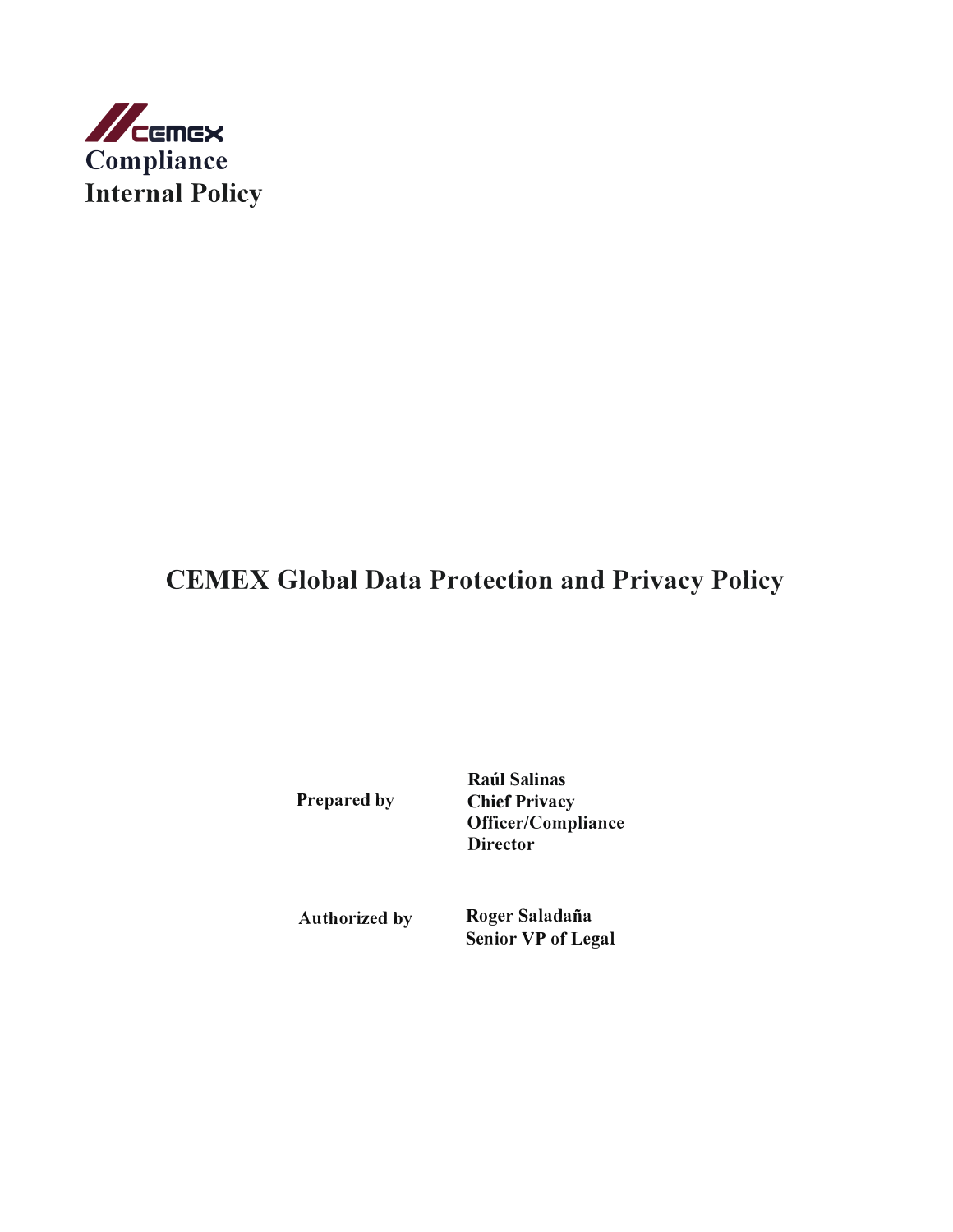

## INDEX

| $\mathbf{I}$ . |                                                                                   | Pg.3     |
|----------------|-----------------------------------------------------------------------------------|----------|
| П.             |                                                                                   | Pg. $3$  |
| III.           |                                                                                   | Pg.3     |
| IV.            |                                                                                   | Pg.4     |
| V.             |                                                                                   | Pg. $8$  |
| VI.            |                                                                                   | Pg.9     |
| VII.           |                                                                                   | Pg.9     |
| VIII.          | Incidents on Unauthorized Access, Processing, Disclosure or Loss of Personal Data | Pg. $11$ |
| IX.            |                                                                                   | Pg. $11$ |
| X.             |                                                                                   | Pg. $14$ |
| - XI.          |                                                                                   | Pg. $14$ |
|                |                                                                                   |          |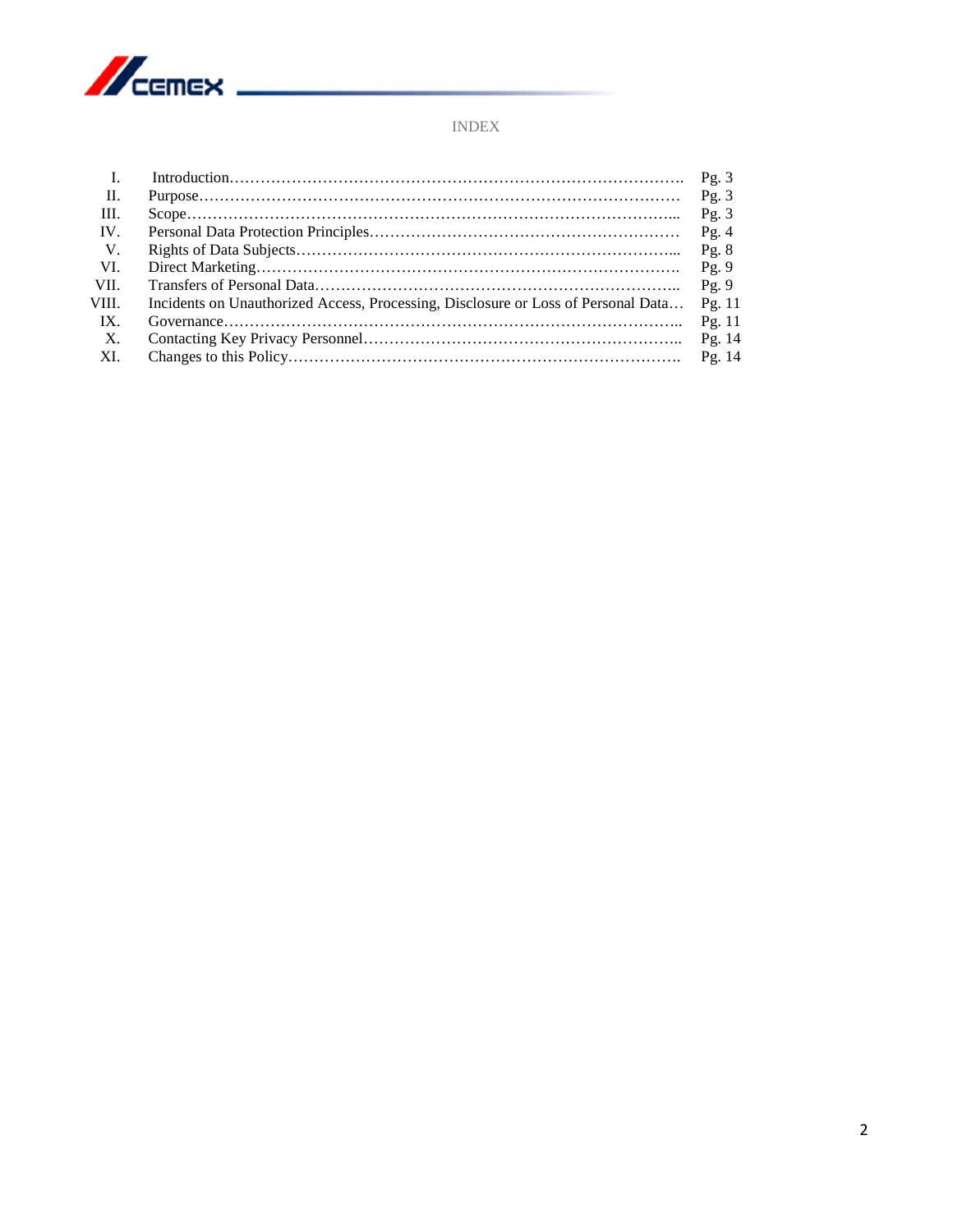

I. Introduction.

CEMEX, S.A.B. de C.V. and its affiliates (hereinafter, "CEMEX" or "we") has grown to become one of the largest companies in the building materials industry. We are present in many markets where we constantly seek to deliver better building solutions to our customers. Our research & development strategy has produced innovative building solutions that are leveraged on technology that has enabled us to satisfy our customer's constant-changing needs. In addition, as a company that embraces innovation, we have changed the way we work by adopting new technologies to help us achieve greater efficiencies, which in turn has enabled us to become more connected not only to our customers, but also to our employees and business partners. Within the organization, information exchange for corporate cooperation, integration and growth has been crucial in pursuing CEMEX's business goals. These connections require personal data to be collected and processed at different levels and for different purposes.

As part of its social responsibility, CEMEX is fully committed to international compliance with data protection laws for protecting personal data of customers, suppliers, business partners and employees. When it comes to accessing, storing and transmitting personal data of our customers, suppliers, business partners and employees, we must ensure that adequate levels of protection and security are in place across CEMEX's worldwide operations. We recognize that the correct and lawful treatment of personal data will maintain confidence in the organization and will provide for successful business operations. Protecting the confidentiality and integrity of personal data is a critical responsibility that we take seriously at all times and is also a key component of CEMEX's overall business strategy, as it lays the foundation for trustworthy business relationships.

II. Purpose.

This CEMEX Global Data Protection and Privacy Policy (this "Policy") lays out what we as CEMEX should do to comply with legal requirements on data protection, as it is based on generally accepted principles on protection of personal data and ensures adequate measures and levels of protection prescribed by the data protection legislation, including the recently enacted European Economic Area's applicable laws.

III. Scope.

This Policy applies to all CEMEX companies worldwide. This Policy applies to all personal data processed by CEMEX regardless of the media on which data is stored or whether it relates to past or present employees, customers, business partners, shareholders, users of CEMEX's websites or any other data subject. All individual CEMEX companies and their employees must ensure compliance with this Policy through appropriate practices, processes, controls and training. Individual companies of the CEMEX Group are not entitled to adopt policies or guidelines that deviate from this Policy.

Although this Policy is based on generally acceptable privacy protection measures prescribed by the laws in the countries where CEMEX operates, national privacy laws may sometimes contain additional/new requirements on activities performed with personal data. In such circumstances, national privacy laws will take precedence in the event that this Policy conflicts with those or when those laws have stricter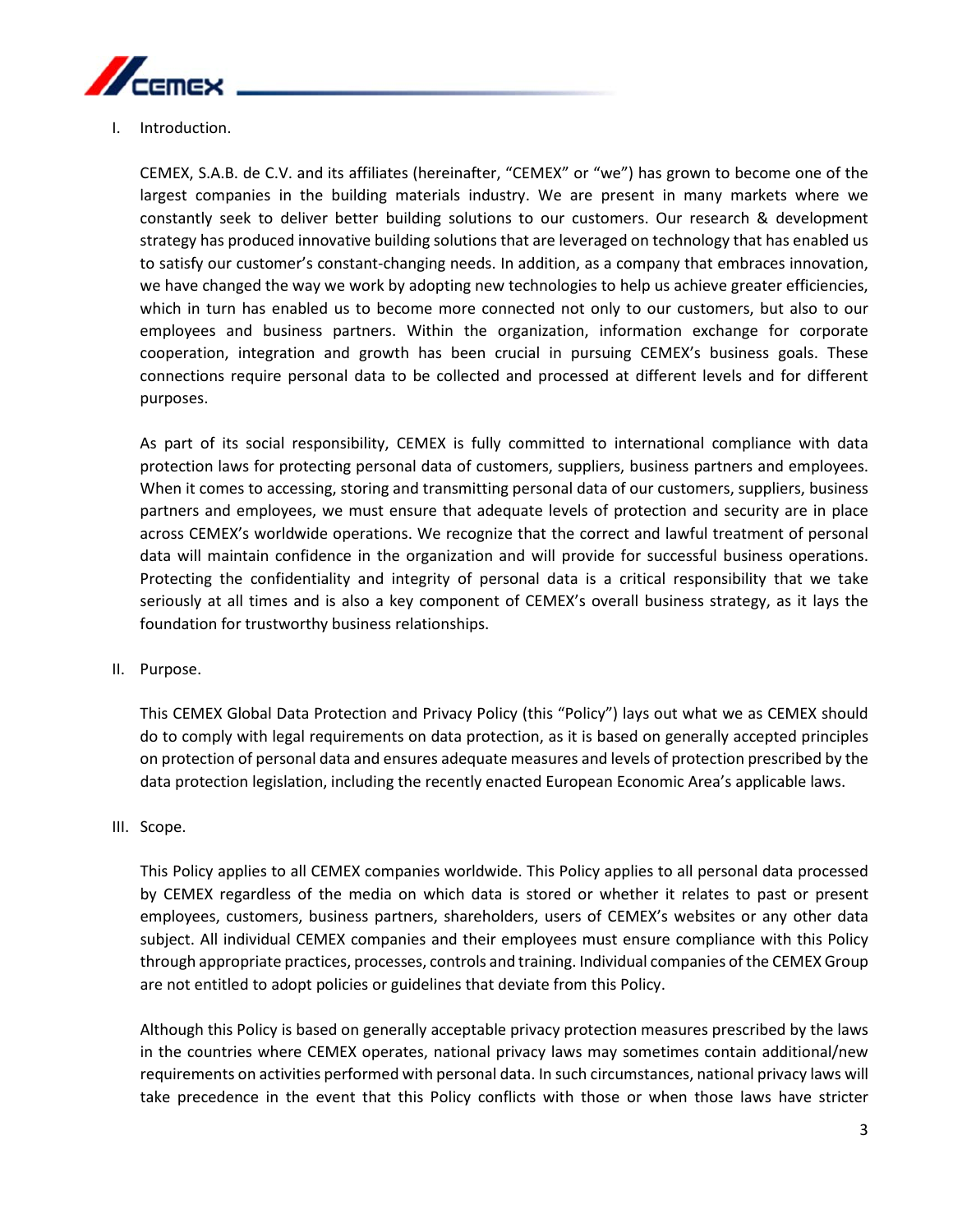

requirements than this Policy. In addition, other CEMEX policies governing the use of data, whether personal or not (such as CEMEX's Information Retention Policy and CEMEX's Global Information Security Policy), may supplement the processes and activities related to personal data outlined in this Policy.

This Policy applies to all activities performed for the purpose of processing, accessing or storing personal data. Throughout this Policy, the term **"personal data"** is used to refer to any information identifying a data subject or information relating to a data subject that may be identified (directly or indirectly) from that data alone or in combination with other identifiers CEMEX possess or can reasonably access. Personal data includes **"sensitive personal data"** such as information revealing racial or ethnic origin, political opinions, religious or similar beliefs, trade union membership, physical or mental health conditions and other information which privacy laws in the countries where CEMEX operate consistently identify as sensitive. Personal data can be factual (for example: a name, email address, location or date of birth) or an opinion about that person's actions or behavior. In addition, the term **"data subject"** in this Policy refers to a living, identified or identifiable individual about whom CEMEX holds personal data.

#### IV. Personal Data Protection Principles.

We adhere to the following principles relating to processing of personal data:

a. LAWFULNESS.

Processing of personal data must be done lawfully, fairly and in a transparent manner in order to protect the rights of data subjects from whom CEMEX processes personal data. Collection, processing and sharing of personal data should always be based on lawful purposes. This restriction is not intended to prevent processing, but to ensure that we process personal data without adversely affecting the individual data subjects of whom we process personal data. The following list describes common scenarios for processing personal data of customers, suppliers, business partners and employees under lawful bases:

i. Consent. Data can be processed following consent by the data subject. Before giving consent, the data subject must be informed how his/her data is being used and for what purpose. Please keep in mind that if relying on consent alone to process personal data of a data subject in the European Economic Area, rather than assuming that consent was granted implicitly, consent must be granted by the data subject's clear affirmative action and must be properly documented. Where explicit consent is required, the relevant Data Protection Officer (as defined in Section IX.c of this Policy) must advise on the legal requirements for capturing explicit consent. In the case of employees, given the dependency that results from the employer/employee relationship, lawful bases other than consent—such as the necessity to process the data for their legitimate interest or due to a contractual necessity—must be relied on to process personal data.

Unless we can rely on another legal basis of processing, explicit consent is usually required for processing sensitive personal data, for automated decision-making and for cross border data transfers. Nevertheless, processing of sensitive personal data should be kept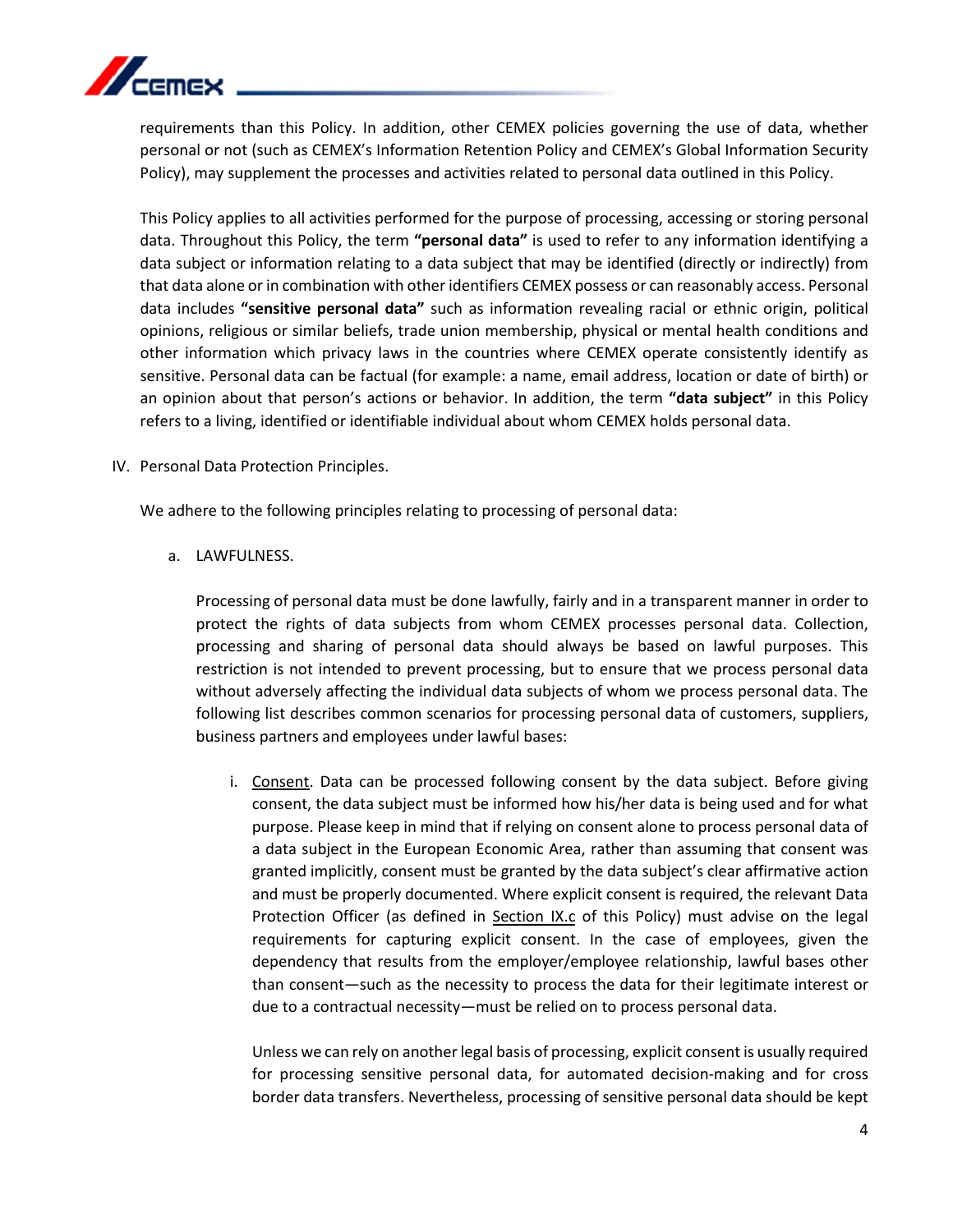

to a minimum and its processing should always be tied to a lawful basis. When in doubt about whether collecting or processing sensitive personal data, a CEMEX employee or department must consult with the local Data Protection Officer.

- ii. Contractual necessity. Personal data of customers, suppliers, business partners and employees may be processed on the basis that such processing is necessary in order for CEMEX to enter into or perform a contract with them. Before the negotiation phase of a contract, we may face the need to process personal data to evaluate bids or service proposals from business partners or suppliers. In the case of customers, we may need to process personal data to fulfill orders for delivery of our products. Regarding personal data of employees, a CEMEX company will often be in a position where personal data must be processed in order to comply with several obligations under individual and collective employment contracts, such as paying salaries and benefits to its employees. This same lawful basis applies for pensioners.
- iii. Legitimate interests. When a data subject contacts us to ask about our products or services, or to receive more information about specific offerings, we may process his/her personal data to be able to provide the requested information about our services or product offerings.

We may also process personal data for market research purposes if we are expecting to deliver services or products and as long as the activity will not affect negatively the data subjects. Please note, however, that data subjects can always object to processing of their personal data and we should honor such request immediately. Please see Section VI for more information on direct marketing activities.

In the case of employee candidates who apply for a job with CEMEX, a legitimate interest for processing personal data may be a reliable lawful basis for processing personal data, when, for instance, checking a business profile of a candidate on social networks that show employment history, education and professional skills in order to be able to assess specific risks regarding such candidate for a specific function. The employee candidate, should, however, be informed about this in the job advert or in person.

- iv. Vital interests. While this basis is very limited in its scope, and generally only applies to matters of life and death of data subjects, there may be circumstances where we may have to process personal information on this basis. For example, we may have to process personal data related to medical records of employee candidates to determine if they are fit for performing hard physical/manual labor.
- v. Compliance with a legal obligation. There may also be circumstances where we may have to process personal data to comply with the law, such as in tax requirements, criminal investigations or to answer and comply with a court order.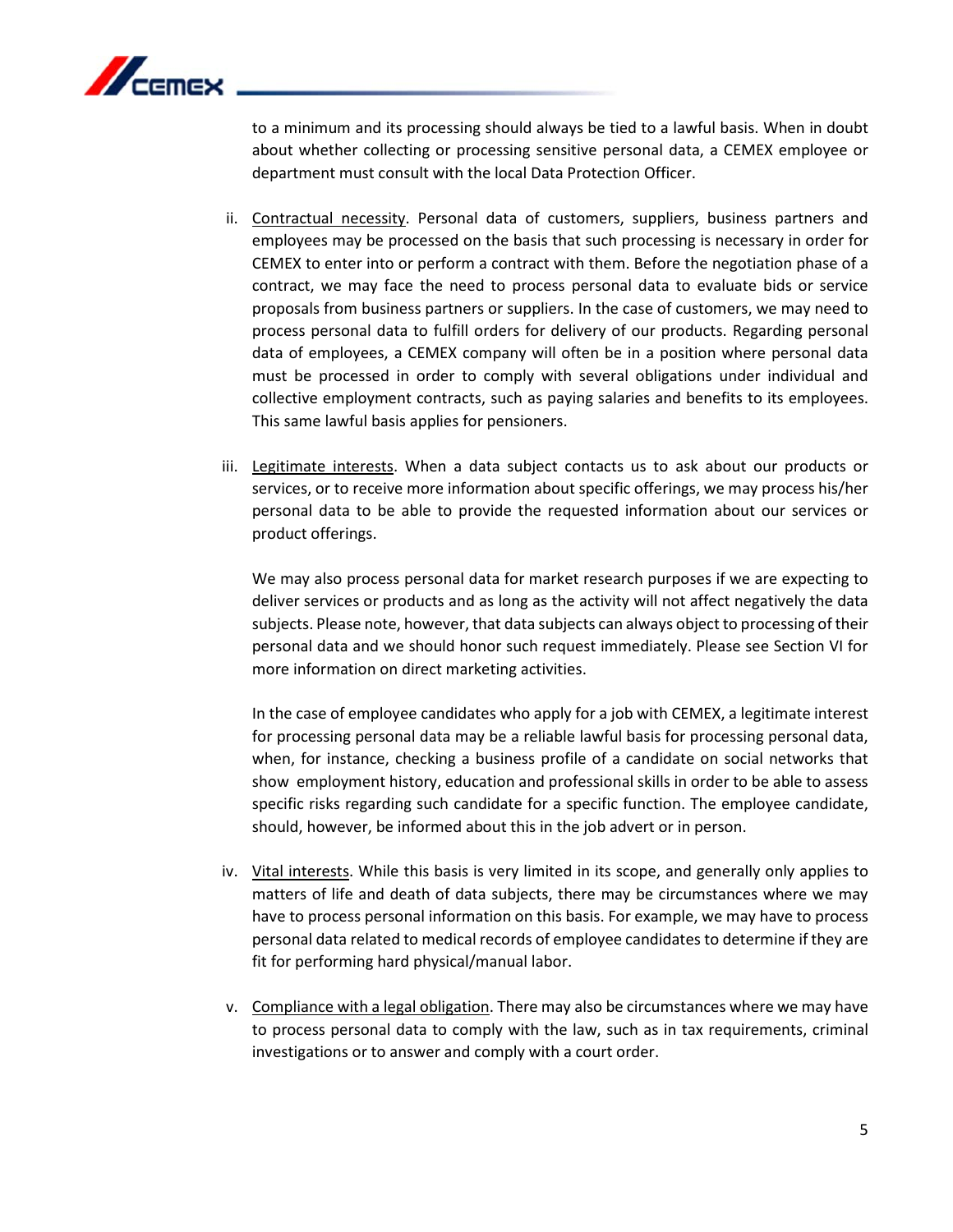

The above are the most common legal bases for processing personal data. If a CEMEX employee comes across a situation where he/she may have to process personal data from data subjects but is unsure on whether such processing is permissible under this Policy, he/she must consult with the Data Protection Officer of the country where he/she works in.

#### b. FAIRNESS AND TRANSPARENCY.

Information on the identity of the CEMEX company collecting the personal data, as well as on how and why CEMEX will use, process, disclose, protect and retain that personal data must be provided to data subjects when first collecting personal data from them, including for human resources or employment purposes. In general, personal data must be collected directly from the individual concerned rather than from other sources.

#### c. PURPOSE LIMITATION.

Personal data must only be processed for the purpose that was defined before the data was collected. Collection must be limited to what is strictly necessary for each purpose. Once collected, personal data must not be used for new, different or incompatible purposes from that disclosed when it was first obtained, unless the data subject has been informed of the new purposes and he/she has consented to such new purpose.

#### d. ACCURACY.

l

Personal data on file must be correct, complete, and – if necessary – kept up to date. Inaccurate or incomplete data must be deleted, corrected, supplemented or updated. Accuracy of any personal data collected should be reviewed at regular intervals after initial collection.

e. STORAGE LIMITATION.

Personal data must not be retained longer than necessary for the purpose(s) for which it was obtained. In addition, personal data must not be kept in a form which permits the identification of the data subject for longer than needed for the legitimate business purpose or purposes for which CEMEX originally collected it, including for the purpose of satisfying any legal, accounting or reporting requirements. Data may be stored for the duration of any kind of liability arising from legal relations or obligations or the execution of a contract or the application of precontractual measures requested by the data subject. The procedures for data retention are defined in the CEMEX Information Retention Policy. <sup>1</sup>

<sup>1</sup> Please note that local/country laws may have different data retention obligations which CEMEX companies are expected to comply with. For a detailed explanation of storage/retention limitations that must be observed related to the different categories of personal data that CEMEX processes, please refer to CEMEX's Information Retention Policy available at: https://www.cemex.com/documents/20143/160082/information-retention-policy.pdf/4338647a-be82-21b8-4043 d60c81f2567b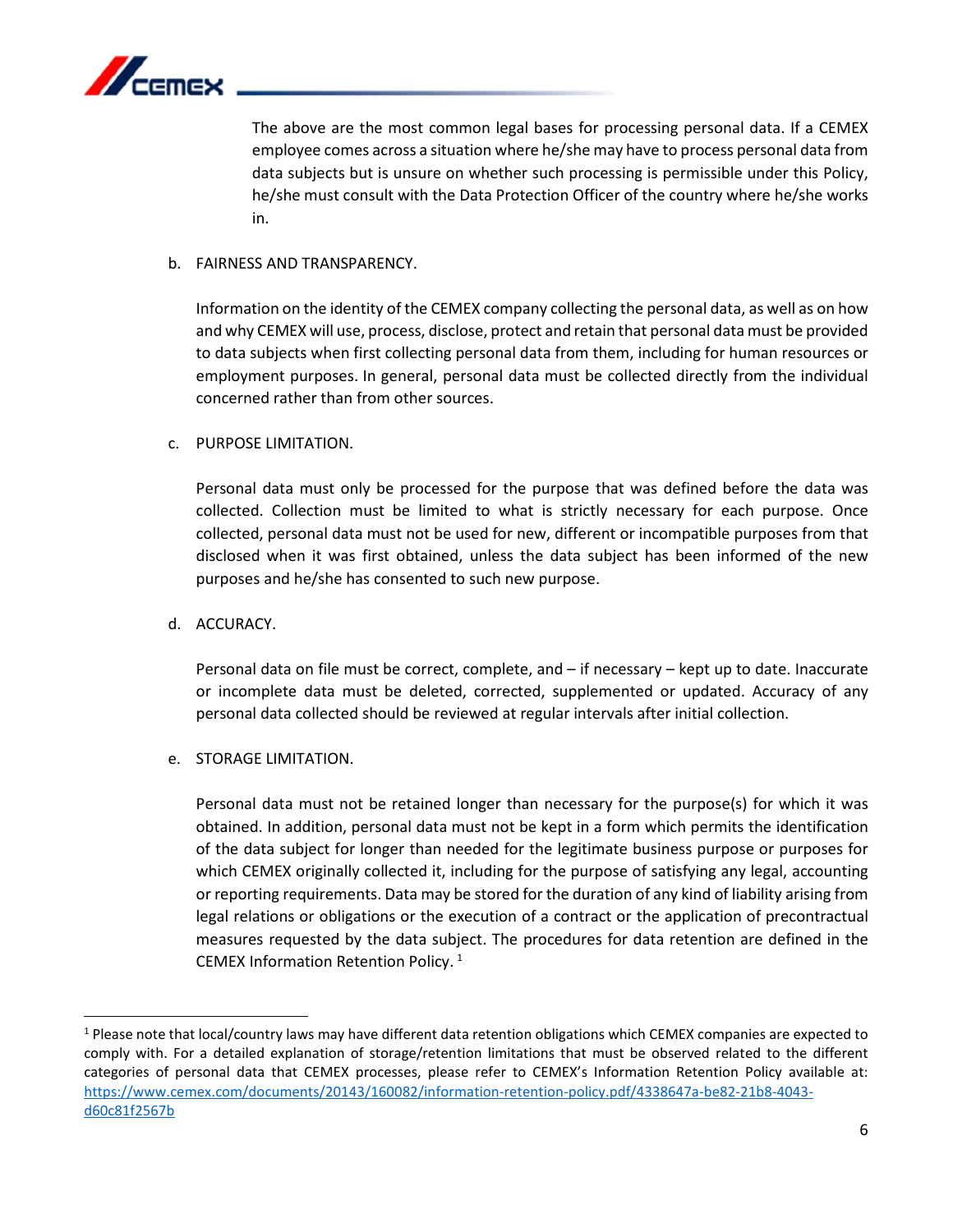

#### f. SECURITY, INTEGRITY AND CONFIDENTIALITY.

Appropriate steps must be taken to process personal data in a manner that ensures its security using appropriate technical and organizational measures to protect against unauthorized or unlawful processing and against accidental loss, destruction or damage.

i. Protecting Personal Data.

Personal Data must be secured by appropriate technical and organizational measures against unauthorized or unlawful processing, and against accidental loss, destruction or damage.

Implementing and maintaining safeguards appropriate to our size, scope and business, our available resources, the amount of personal data that we own or maintain on behalf of others and identified risks (including use of encryption and pseudonymization where applicable) is critical for protecting personal data. Before the introduction of new methods of data processing, particularly new information technology (IT) systems, the CEMEX department that will be processing personal data must consult with the relevant Data Protection Officer and CEMEX's Information Security department in order to determine whether the new IT systems offer adequate means for protecting personal data.

Particular care must be exercised in protecting sensitive personal data from loss and unauthorized access, use or disclosure. All procedures put in place to maintain the security of all personal data from the point of collection to the point of destruction must be followed.

Security of personal data must be maintained at all times by protecting the **Confidentiality**, **Integrity** and **Availability** of such personal data. **Confidentiality** means that only people who have a need to know and are authorized to use the personal data can access it. Any unauthorized collection, processing, or use of such data by CEMEX employees is prohibited. CEMEX employees may have access to personal data only as is appropriate for the type and scope of the task in question. Any data processing undertaken by an employee who has not been authorized to carry out such data processing as part of his/her job duties is unauthorized and must be avoided.

**Integrity** means that personal data is accurate and suitable for the purpose for which it is processed. **Availability** means that authorized users are able to access the personal data when they need it for authorized purposes.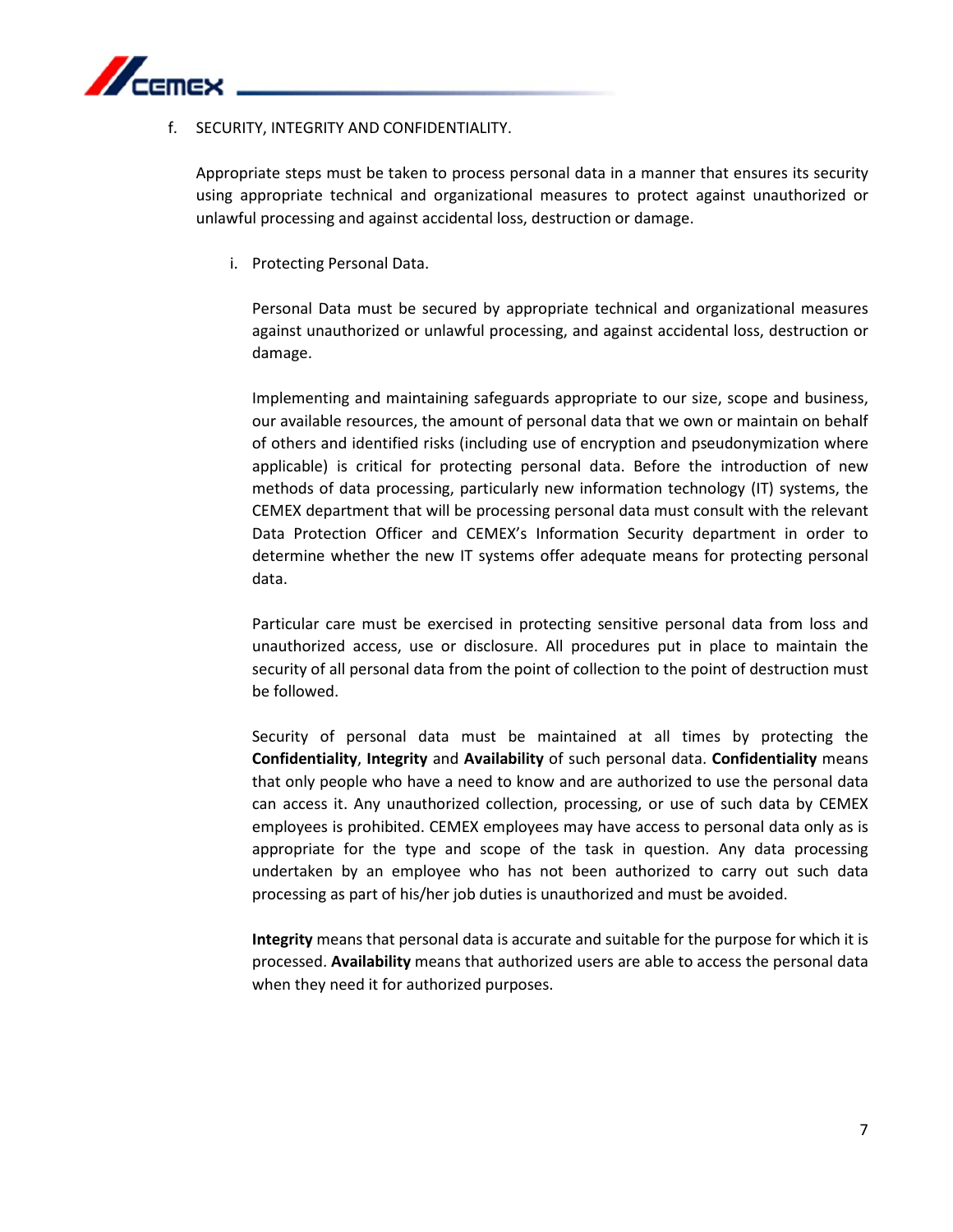

#### g. TRANSFER LIMITATION.

Personal data collected by a CEMEX company must not be transferred to a different CEMEX company without appropriate protective measures and safeguards being in place.<sup>2</sup>

h. COMPLY WITH DATA SUBJECT'S RIGHTS AND REQUESTS.

Data subjects have several rights that may be exercised to request that CEMEX provide information on how CEMEX collects and processes their personal data. Requests from data subjects must be answered promptly.

Please see Section V for more details on data subjects' rights related to their personal data.

i. ACCOUNTABILITY.

We are responsible for and must be able to demonstrate compliance with the data protection principles listed above.

V. Rights of Data Subjects.

 $\overline{\phantom{a}}$ 

Data subjects are entitled to a reasonable expectation of privacy in the processing of their personal data. Although privacy laws in the countries where we operate grant data subjects different rights when it comes to how we handle their personal data, most laws grant data subjects the right to request access to their personal data, the right to request that their personal data be corrected, the right to request that the processing of their personal data is stopped or cancelled and the right to object to the processing of their personal data. For data subjects in the European Economic Area<sup>3</sup> from whom we process personal data from within or outside the European Economic Area, the following additional rights apply:

- a. right to withdraw consent to processing at any time;
- b. right to receive certain information about the CEMEX company's processing activities;
- c. right to prevent our use of their personal data for direct marketing purposes;

<sup>&</sup>lt;sup>2</sup> Please see Section VII for an explanation of the measures and/or safeguards that CEMEX companies must have in place before transmitting personal data of data subjects from the European Economic Area to CEMEX companies located outside of the European Economic Area.

<sup>&</sup>lt;sup>3</sup> Privacy laws in countries outside of the European Economic Area might also grant data subjects the additional rights described in a) through d). If you are located in a country outside of the European Economic Area and receive a request from a data subject based on either (i) any of the rights described in this Policy or (ii) other rights granted by a local law, you must forward such request to the local Data Protection Officer so that he/she may ultimately decide whether such request is based on legal grounds and how the request should be handled.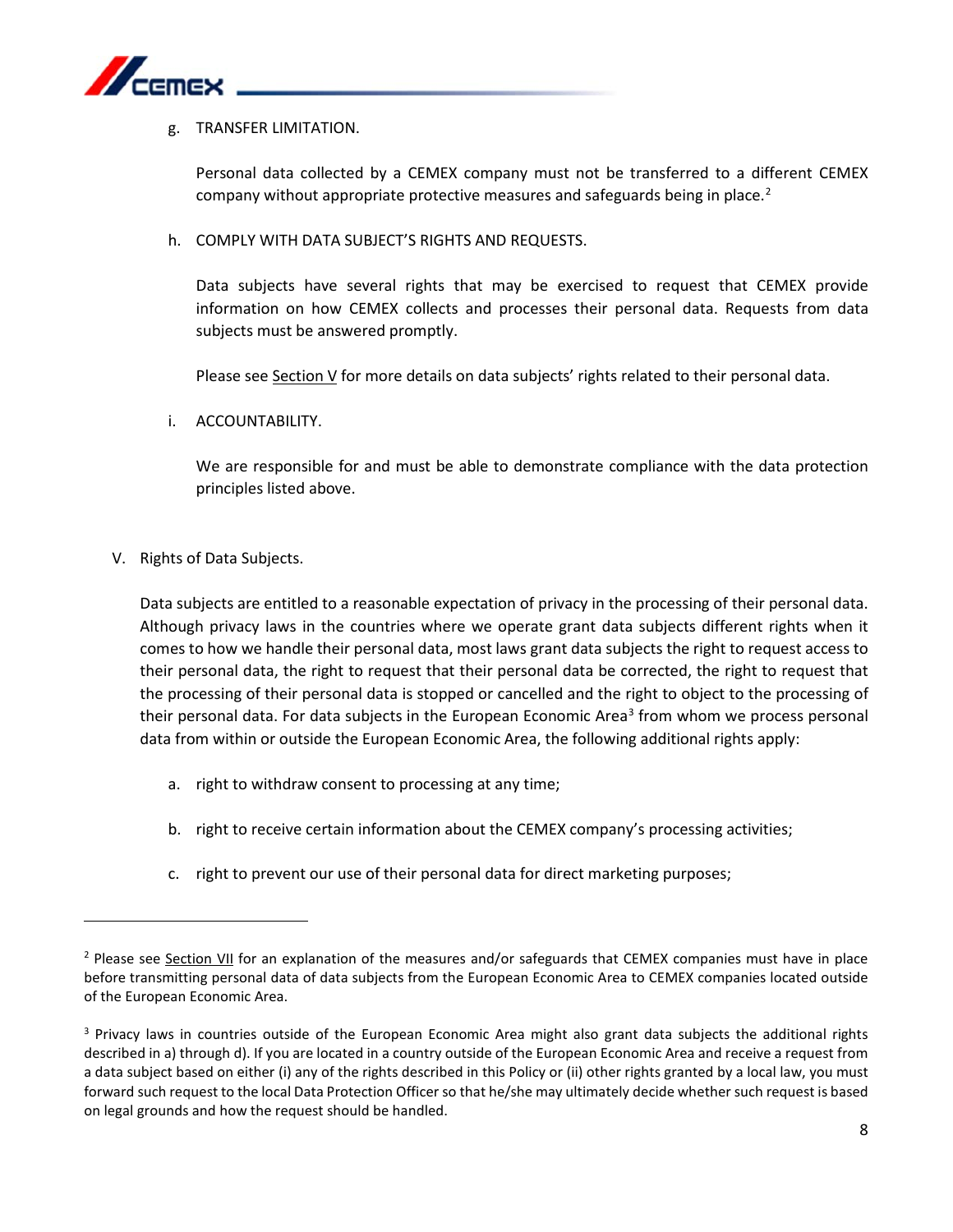

- d. right to ask us to erase personal data if it is no longer necessary in relation to the purposes for which it was collected or processed or to rectify inaccurate data or to complete incomplete data;
- e. right to restrict processing in specific circumstances;
- f. right to challenge processing which has been justified on the basis of our legitimate interests or in the public interest;
- g. right to request a copy of an agreement under which personal data is transferred outside of the European Economic Area;
- h. right to object to decisions based solely on automated processing, including profiling;
- i. right to prevent processing that is likely to cause damage or distress to the data subject or anyone else; and
- j. right in limited circumstances, receive or ask for their personal data to be transferred to a third party in a structured, commonly used and machine-readable format.

When a data subject asserts any of the rights described in this Section, CEMEX employees must first verify the identity of an individual requesting the data. CEMEX employees shall not allow third parties to persuade them into disclosing personal data without proper authorization. CEMEX has established proper procedures for answering requests from data subjects based on their legal rights, so CEMEX employees must not answer by themselves any such request and must immediately forward any data subject request they receive to the Data Protection Officer of the country where they work in.

VI. Direct Marketing.

We are subject to certain rules and privacy laws when marketing to our customers. In general, prior explicit consent by a data subject is required for direct marketing by any electronic means of communication. The limited exception for existing customers known as "soft opt in" allows organizations to send marketing texts or emails if they have obtained contact details in the course of a sale to that person, they are marketing similar products or services, and they gave the person an opportunity to opt out of marketing when first collecting the details and in every subsequent message.

The right to object to direct marketing must be explicitly offered to the data subject in an intelligible manner so that it is clearly distinguishable from other information.

A data subject's objection to direct marketing must be promptly honored. If a customer opts out at any time, his/her details should be permanently deleted as soon as possible.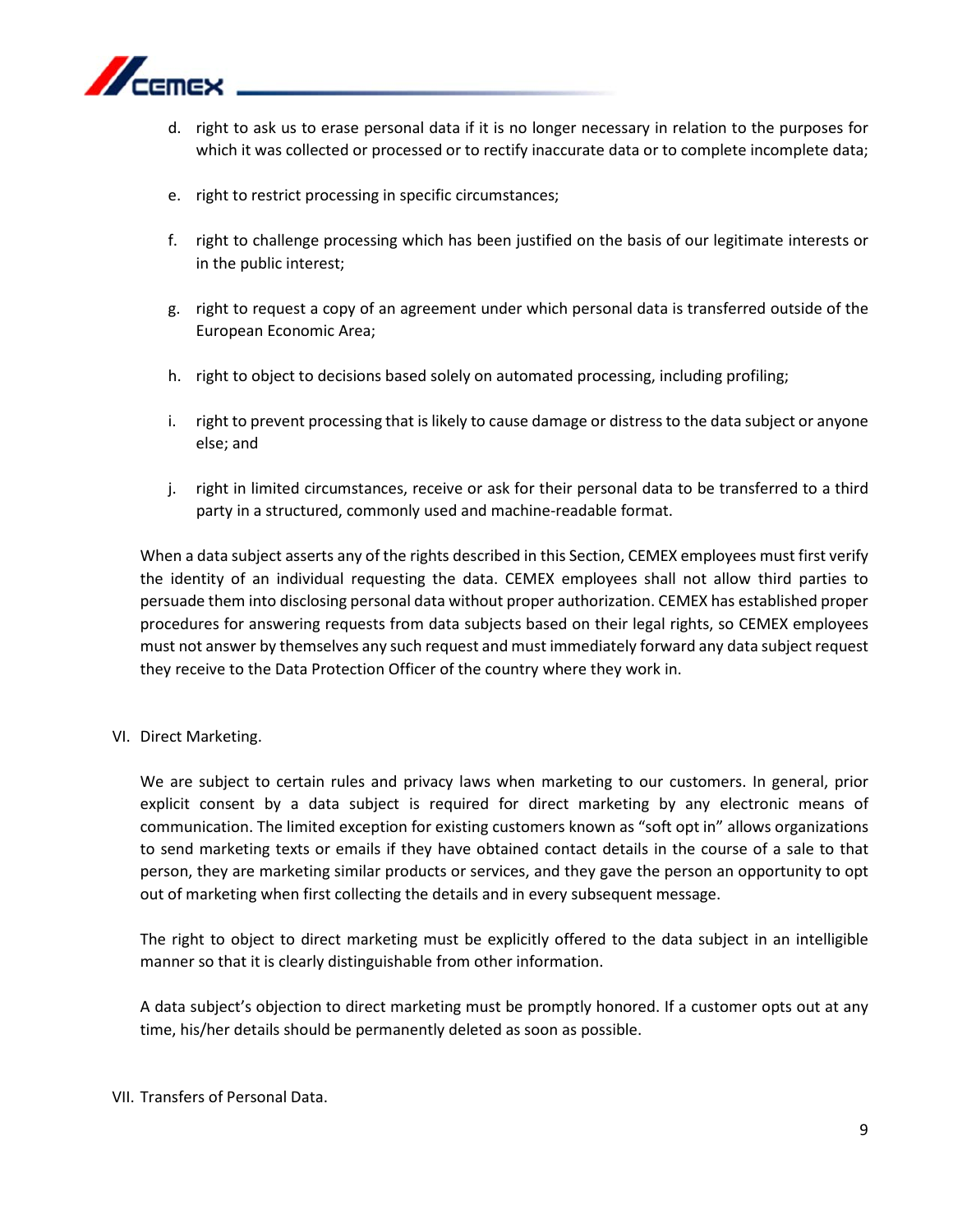

For some internal business processes, CEMEX companies may often need to share personal data with each other. In addition, a CEMEX company may also often find itself in a position where personal data must be shared with a third party outside of the CEMEX Group for performing contractual obligations or receiving proposals for services. Whichever the case is, all transfers of personal data, without exception, must always comply with the principles described in Section IV of this Policy.

a. Transfers between CEMEX companies.

In addition to being subject to the principles described in Section IV of this Policy, transfers of personal data from one CEMEX company to another, whether in the same country or not, must not take place before ensuring that adequate legal and technical measures of personal data protection are in place. Privacy laws in both the originating country and the destination country have different requirements that must be complied with before transferring personal data. Before transferring/sharing personal data with another CEMEX company, CEMEX employees must ensure that the Data Protection Officers of the countries involved in the transfer are consulted for their advice.

If personal data needs to be transferred from a CEMEX company with its registered office in the European Economic Area to a CEMEX company with its registered office in a country in another region, both the transferring company and the receiving company must observe and comply with privacy laws of the European Union and of the country of residence of the transferring company. This also means that rights from data subjects under the laws of country of residence of the transferring company must also be complied with by the receiving company. Any requests from data subjects regarding their personal data must be reviewed and answered in accordance with Sections V and IX.c of this Policy.

b. Transfers between CEMEX companies and third parties.

A CEMEX company may transfer personal data to a third party, provided that **(1)** data security, backup, disaster recovery and other technical safeguard measures commonly required for third parties accessing or processing personal data of customers, suppliers, business partners and employees have been reviewed and approved by CEMEX's Information Security department and **(2)** processing by such third party shall be regulated in a written agreement reviewed and approved by the legal department of the CEMEX company which will be transferring personal data. Moreover, whenever personal data of a CEMEX company with registered office in the European Economic Area must be processed by a third party from a location outside of the European Economic Area, the CEMEX Legal department involved in the review of the agreement with the third party under which personal data will be transferred and processed must liaise with the Data Protection Officer of the country where personal data will originate from in order to ensure that required legal documents for securing the transfer of personal data to countries outside of the European Economic Area, such as data protection agreements and the European Commission's Standard Contractual Clauses that provide adequate safeguards for transferring personal data to countries outside of the European Economic Area, are drafted and executed.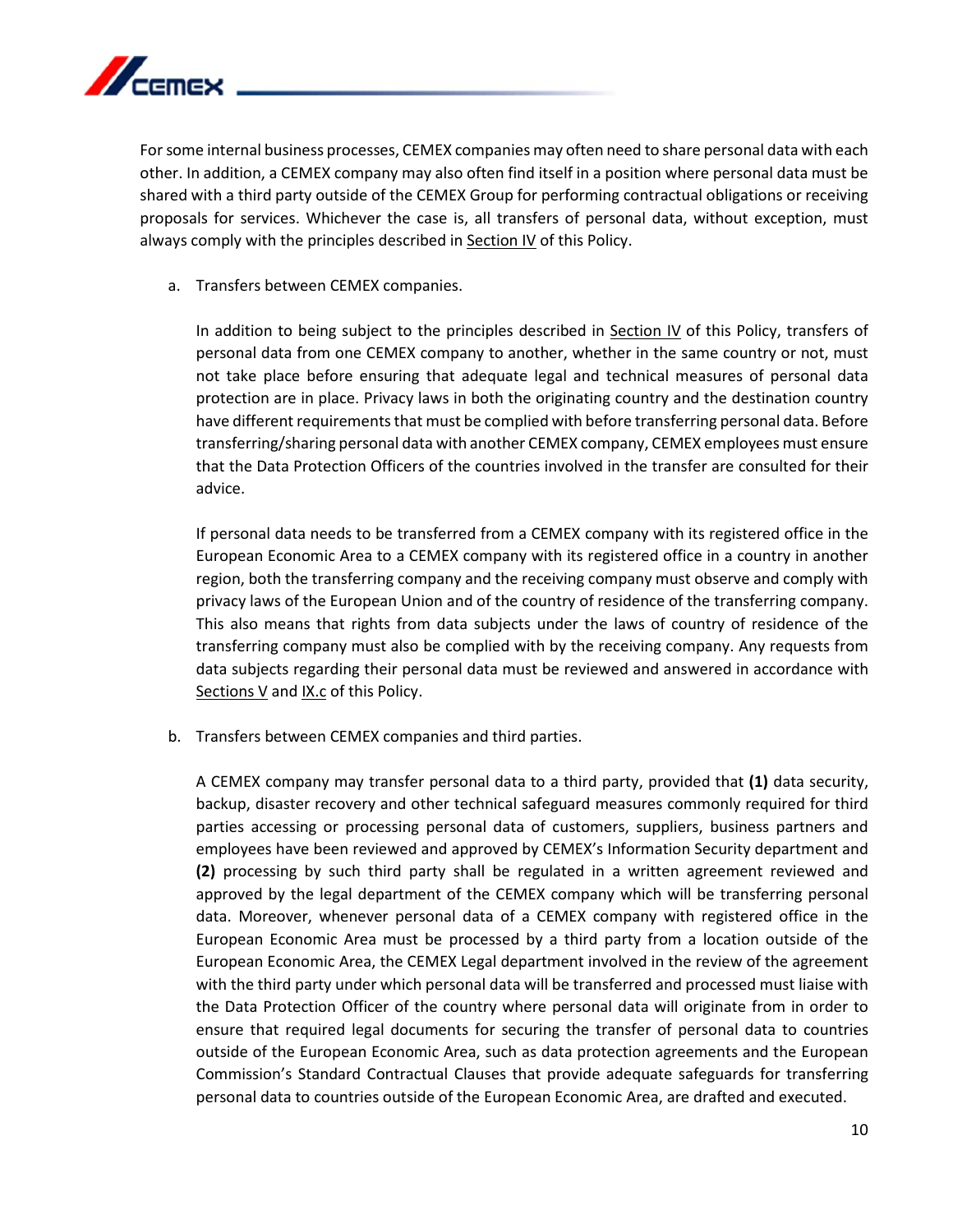

VIII.Incidents on Unauthorized Access, Processing, Disclosure or Loss of Personal Data.

In general, privacy laws in the jurisdictions where we operate require us to notify, in some circumstances, incidents of personal data breaches to local authorities, and in certain instances, to the data subject whose personal data is involved in the incident. If a CEMEX employee becomes aware of an unauthorized access, processing, disclosure or loss of personal data, such employee must not attempt to investigate the matter him/herself and must instead contact the Data Protection Officer of the country where he/she works in for advice.

CEMEX has put in place procedures to deal with any suspected unauthorized access, processing, disclosure or loss of personal data and will notify data subjects or any applicable regulator where the company is legally required to do so. Decisions made by the Data Protection Officers and Privacy Managers/Compliance Officers (as defined in Sections IX.b and c) of this Policy) to remedy and/or follow up on incidents of unauthorized access, processing, disclosure or loss of personal data must be upheld by the management of the CEMEX company in question.

#### IX. Governance.

a. Global Level

At a global level, CEMEX's **Chief Privacy Officer4** is responsible for overseeing all privacy and data protection matters, including ensuring compliance with all aspects of this Policy. The Chief Privacy Officer works towards the compliance with national and international data protection regulations, reports to the General Counsel of the CEMEX Group and is supported by regional Privacy Managers/Compliance Officers.

### b. Regional Level

At the regional level, CEMEX has appointed **Regional Compliance Officers** for the South, Central America and the Caribbean region, Asia, Middle East and Africa region, United States and Mexico, who also serve as Regional Privacy Officers. For the European region, CEMEX appointed a **Regional Privacy Manager**. The Regional Privacy Manager and Regional Compliance Officers report to the Chief Privacy Officer on all matters related to protection of personal data.

The Regional Privacy Manager and Regional Compliance Officers shall perform the following tasks:

<sup>&</sup>lt;sup>4</sup> The Compliance Director of the CEMEX Group is the Chief Privacy Officer.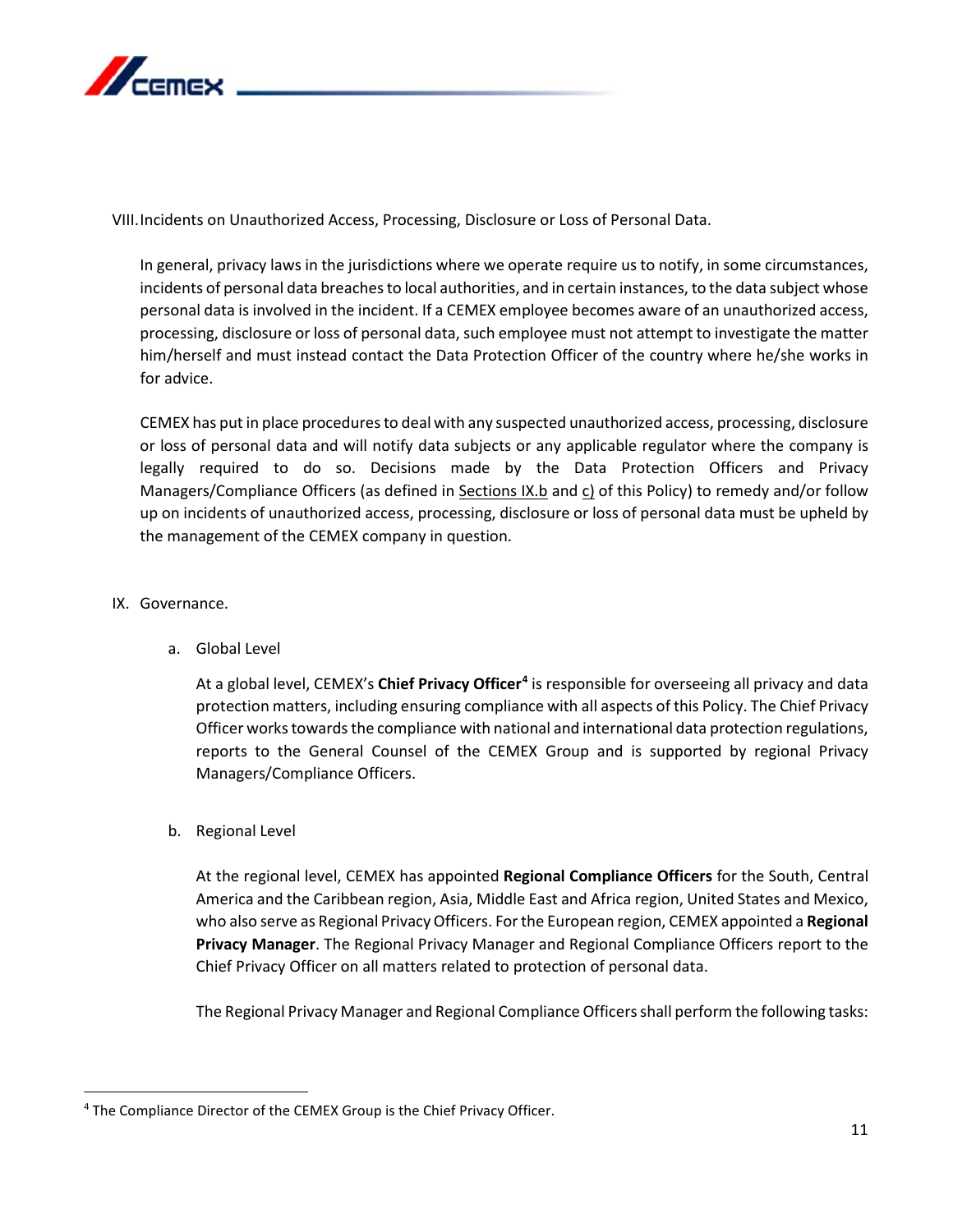

- i. Coordinate the local Data Protection Officers and streamline the data protection approach and guidelines in their region.
- ii. Coordinate the local Data Protection Officers and streamline the data protection teachings in their region.
- iii. Support the Information Security Department on the Protection Impact Assessment when implementing a new software in their region.
- iv. Support the local Data Protection Officers and legal departments on resolution of concerns or implementing actions that should, by their nature, be consistent in their region.
- v. Oversee coordination efforts to execute remedial actions for cases of breaches of personal data and follow up on the implementation of such actions.
- vi. Address any incident related to personal data which, under his/her opinion, has the potential to cause a material impact to the operations of the country where the incident arose or to the CEMEX Group in general.
- vii. Follow up on cases related to breaches of personal data and assertions of privacy rights by data subjects for each country to ensure that each case has been properly closed.
- viii. Escalate to the Chief Compliance Officer cases where new or amended laws require additional requirements on handling/processing of personal data or changes to this Policy.
- ix. Report to the Chief Compliance Officer, on a quarterly basis, if there has been a case of personal data breach in his/her region.
- x. Coordinate the implementation, on an annual basis, of a training course on handling/processing personal data for CEMEX employees.
- c. Local/Country Level

At the local/country level, CEMEX has appointed **Data Protection Officers** where local privacy laws require companies to do so.<sup>5</sup> Data Protection Officers are tasked with monitoring the compliance of data processing activities with this Policy and local privacy laws. As part of these duties to

 <sup>5</sup> For the European region, Data Protection Officers have been appointed for Spain, Czech Republic, Germany, Poland, Croatia, France, Poland and UK. Some of those Data Protection Officers also attend to privacy matters for other countries in the European region where CEMEX has a small presence (e.g. Italy, Sweden, Norway, Switzerland, the Netherlands, etc.). For the rest of the regions where CEMEX operates, there are countries where local laws do not require companies to appoint Data Protection Officers. For such countries, the legal director shall, for purposes of this Policy, perform the duties assigned to Data Protection Officers and attend to any matters related to privacy laws.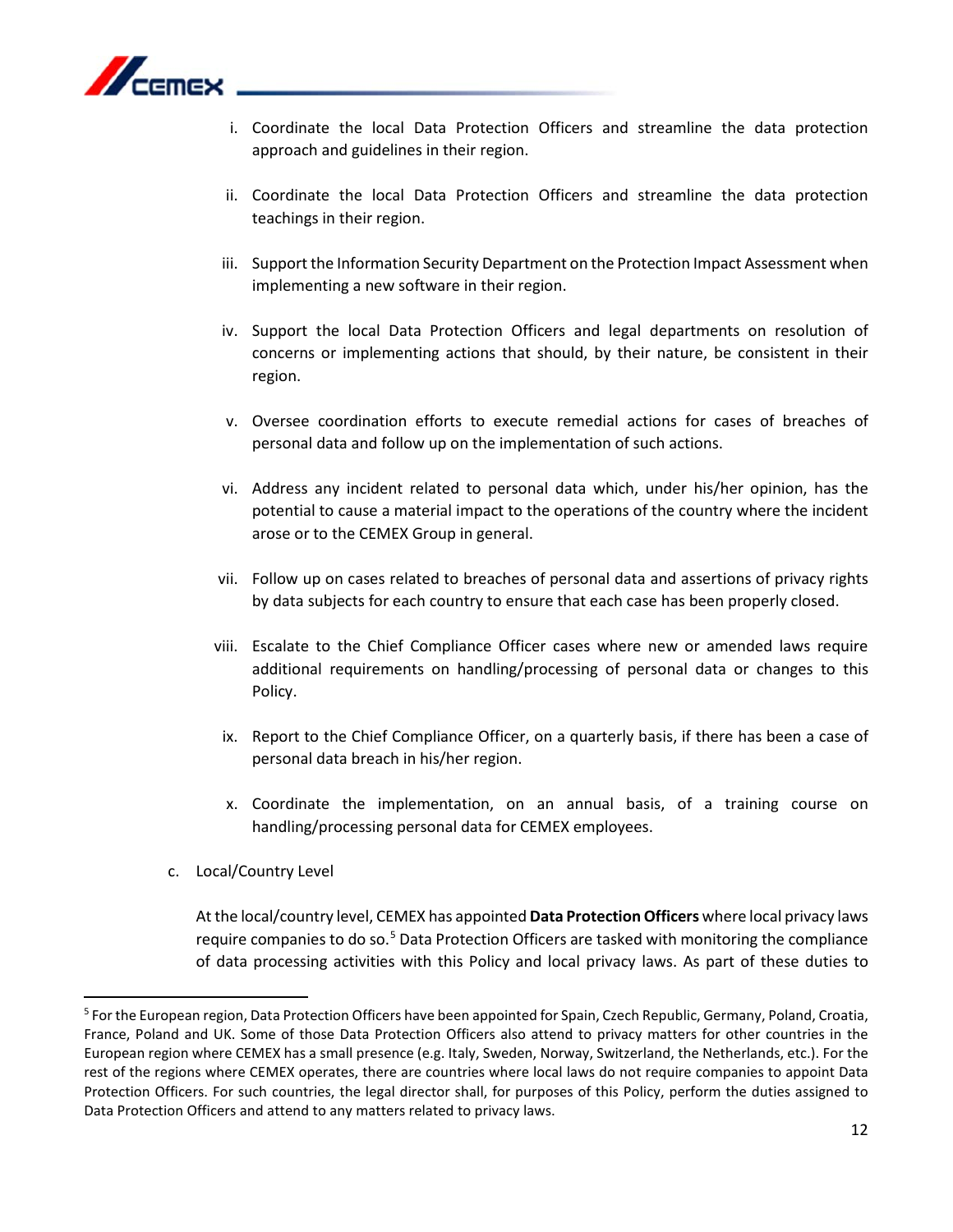

monitor compliance, Data Protection Officers shall, among other activities required by local privacy laws:

- i. Identify processing activities on personal data.
- ii. Analyze and check the compliance of processing activities with this Policy and local privacy laws.
- iii. Interpret privacy laws, rules and regulations, as well as flag regulatory changes and report them to the regional Privacy Manager or Compliance Officer.
- iv. Ensure that regular training on data privacy matters is provided to all CEMEX employees processing personal data.
- v. Report personal data breach cases to the regional Privacy Manager or Compliance Officer, as well as advise on and lead the response/notification strategy and execution of remedial actions.
- vi. Lead the response process for inquiries from data subjects.
- vii. Inform, advise and issue recommendations on privacy matters to the country manager.
- viii. Approve and keep forms of privacy notices updated.
- ix. Advise whether or not to carry out a data protection impact assessment (DPIA) and which methodology must be followed when carrying out a DPIA. 6

For CEMEX's operations in Europe, Data Protection Officers shall be assisted and supported by local **Privacy Committees** on monitoring the compliance of data processing activities with this Policy and local privacy laws. The local Data Protection Officer, as well as the leads of the Information Technology (IT), Business Service Organization (BSO), Human Resources(HR), Legal and Corporate Security local departments of each EU country shall participate as members of each local Privacy Committee. Privacy Committees shall meet twice a year, or as often as the local Data Protection Officer requests it and keep minutes of each meeting.

Among the tasks that each Privacy Committee shall perform are:

i. Coordinate any remediation activities for cases of breaches of personal data and assist the Data Protection Officer with any task required for properly handling/responding to data subjects' requests.

<sup>&</sup>lt;sup>6</sup> This task applies exclusively for Data Protection Officers in countries where local privacy laws require DPIAs, such as countries in the European Economic Area.